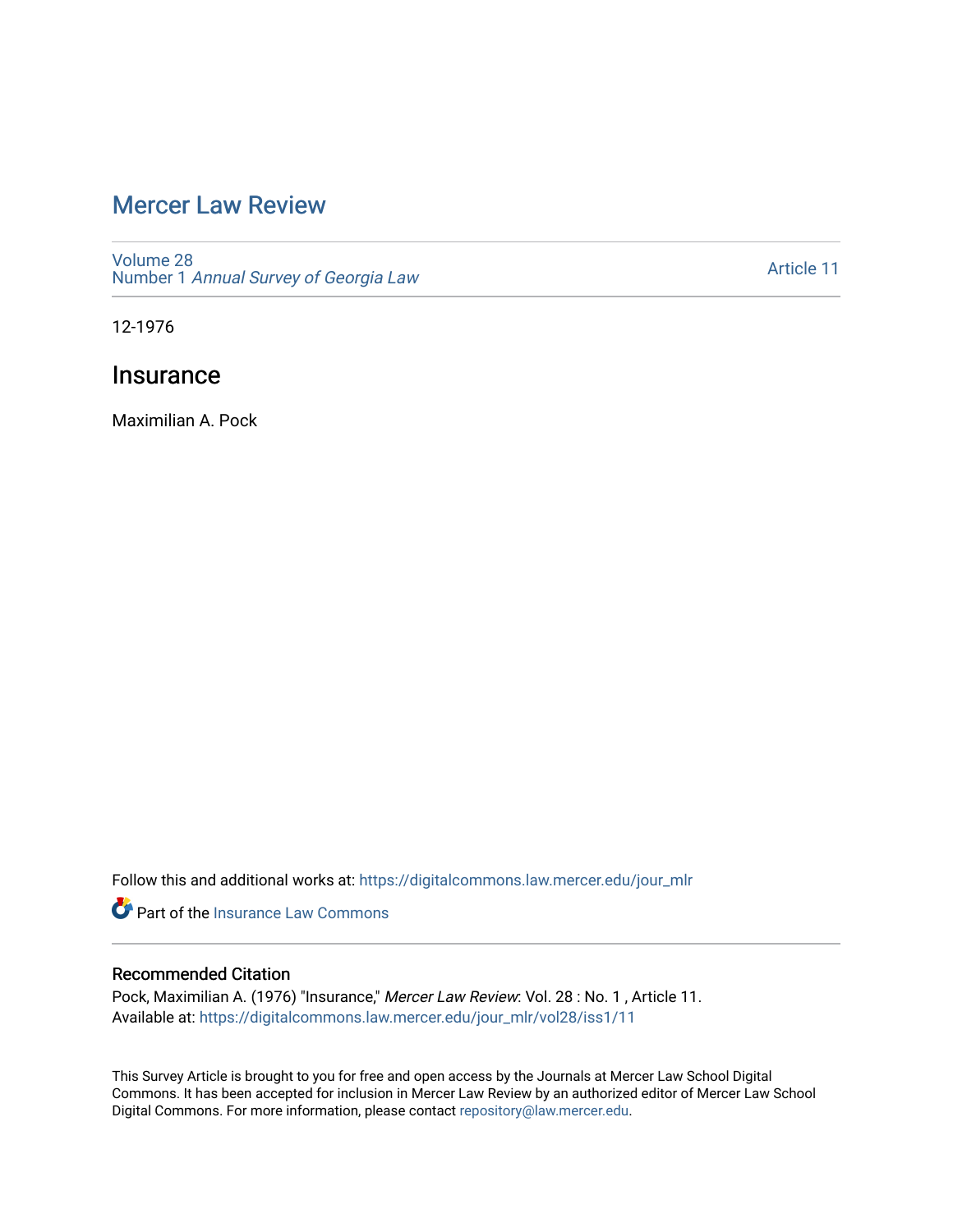# **Insurance**

#### **By Maximilian A. Pock\***

**Of** the 45 "insurance" cases handed down during the current survey period less than half merit serious scrutiny and comment at this time. **Of** the remainder, some address themselves solely to procedural issues with "insurance" law providing but a fortuitous backdrop, while others involve only factual disputes raised largely in duels involving the grant or denial of motions and counter motions for summary judgment.

To preserve editorial continuity the cases decided during the current survey period will be discussed in conformance with the general outline and subject matter headings used in past years. Where certiorari to the supreme court has been applied for but not disposed of during this survey period, this fact will be so indicated in the footnotes.

#### **I. LEGISLATION**

After several years of spirited and innovative legislative activity the **1976** General Assembly produced but one enactment of general interest. It provides that uninsured motorist insurance carriers must pay the damages sustained **by** their insureds and "shall not escape liability **by** pleading any phase of bankruptcy proceedings instituted **by** the uninsured motorist".'

# II. **COOPERATION-NOTICE OF CLAIM**

One of the conditions of cooperation inserted in policies, often incorrectly described as duties of cooperation, is that written proof of claims must be given "promptly" or as soon "as practicable". *Erber v. Ins. Co. of North America'* shows again that this exhortation to speed is not to be taken too literally. Notice may be excused by waiver or estoppel and its timeliness may depend upon such factors as whether the insured was reasonably aware that the occurrence in question was more than trivial and could thus be productive of a claim, or, if he was aware that the claim might be covered by his insurance.' Nevertheless, such flexibility is not unlimited. A delay of 22 months in submitting a claim for medical expen-

<sup>\*</sup> Professor of Law, George Washington University National Law Center; University of Iowa (J.D., 1958); University of Michigan (S.J.D., 1962); Associate Professor of Law, Emory University Law School (1961-65); Member of the Georgia Bar.

<sup>1.</sup> Ga. Laws, 1976, p. 1195, *amending* GA. **CODE ANN.** §56-407A(a) (1971).

<sup>2. 134</sup> Ga.App. 632, 215 S.E.2d 528 (1975).

<sup>3.</sup> Gregory v. Allstate Ins. Co., 134 Ga. App. 461, 214 S.E.2d 696 (1975).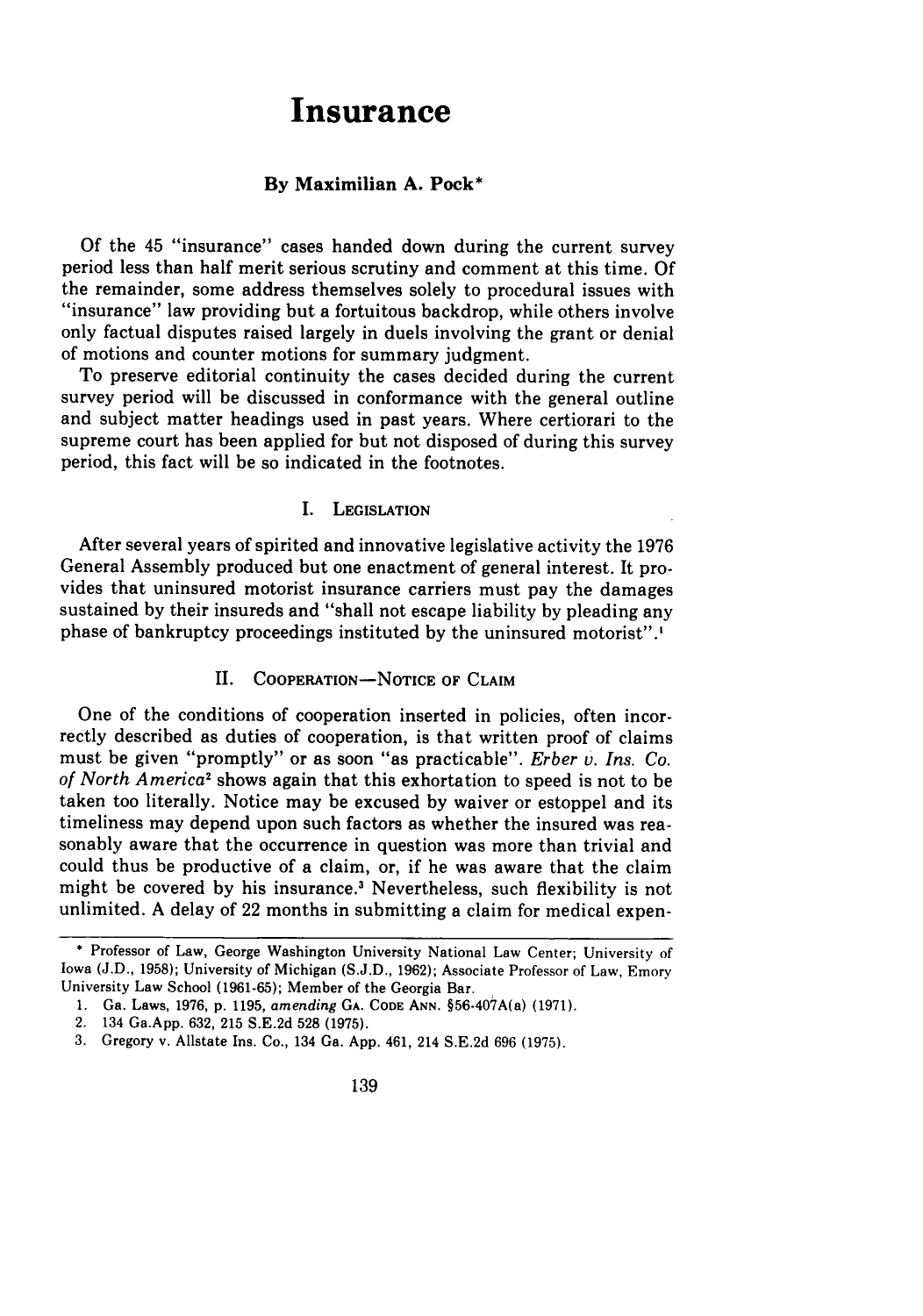ses under an automobile policy was deemed fatal where the insured consulted an attorney nine months after the collision and learned that the policy in question provided coverage for the injuries sustained. The fact that the insured was in much pain and subject to medical ministrations may well have prevented him from giving serious thought to the availability of coverage and may have excused the delay for the first nine months until he received definite word from his attorney. Yet, it did not provide an excuse for his failure to make a claim during the remaining thirteen month period.

### HI. COVERAGE-EXCEPTIONS AND EXCLUSIONS

Exceptions and exclusions, while often used synonymously even in judicial opinions, nevertheless perform entirely separate and distinct functions. Exceptions describe those hazards or *causes* of loss for which the insurer assumes no liability. Exclusions describe the *subject* for which the insurer assumes no liability, in other words, the property, the persons, and the activities or conditions which are *not* covered at all. In *Georgia Farm Bureau Mutual Ins. Co. v. Alloway'* the insured confused these two coverage limitations when he sought recovery under a farm owners insurance policy for a horse that had died from a leg mangled by an unknown cause. He relied on a clause insuring *"all* farm personal property. **.** .except as hereinafter provided".<sup>5</sup> Farm personal property expressly included "livestock" which was further defined as including "horses". He contended essentially that since horses are specifically included in the "all property" coverage, and not excluded, he had made a prima facie case by showing that his horse had died of the circumstances alleged. This contention was rejected. The fact that a policy covers all manner of property does not mean that property is covered against all hazards. Unless the insurer has contracted to cover "all risks", the insured, in order to make a prima facie case, must not only show that the property in question was covered by the policy, but also that the occurrence causing its loss was within the specified types of hazards insured.<sup>6</sup>

In *Davis v. National Indemnity Co.7* the named insured, an automobile leasing company, under an automobile liability policy rented a car to Attaway who loaned it to his wife. The wife, as a permittee and thus an additional insured, negligently caused a collision and injured her mother-appellant, who was a passenger in the car. Was the insurer liable in light of the usual policy provision which excluded from coverage for

<sup>4. 134</sup> Ga.App. 660, 215 S.E.2d 506(2)(1975) petition for cert. filed.

<sup>5.</sup> *Id.* at 661, 215 S.E.2d at 507 (emphasis supplied).

*<sup>6.</sup> See also,* Cole v. State Farm Mutual Automobile Ins. Co., 135 Ga.App. 557, 218 S.E.2d 279 (1975); Showers, v. Allstate Ins. Co., 136 Ga.App. 792, 222 S.E.2d 198 (1975).

<sup>7. 135</sup> Ga.App. 793, 219 S.E.2d 32 (1975).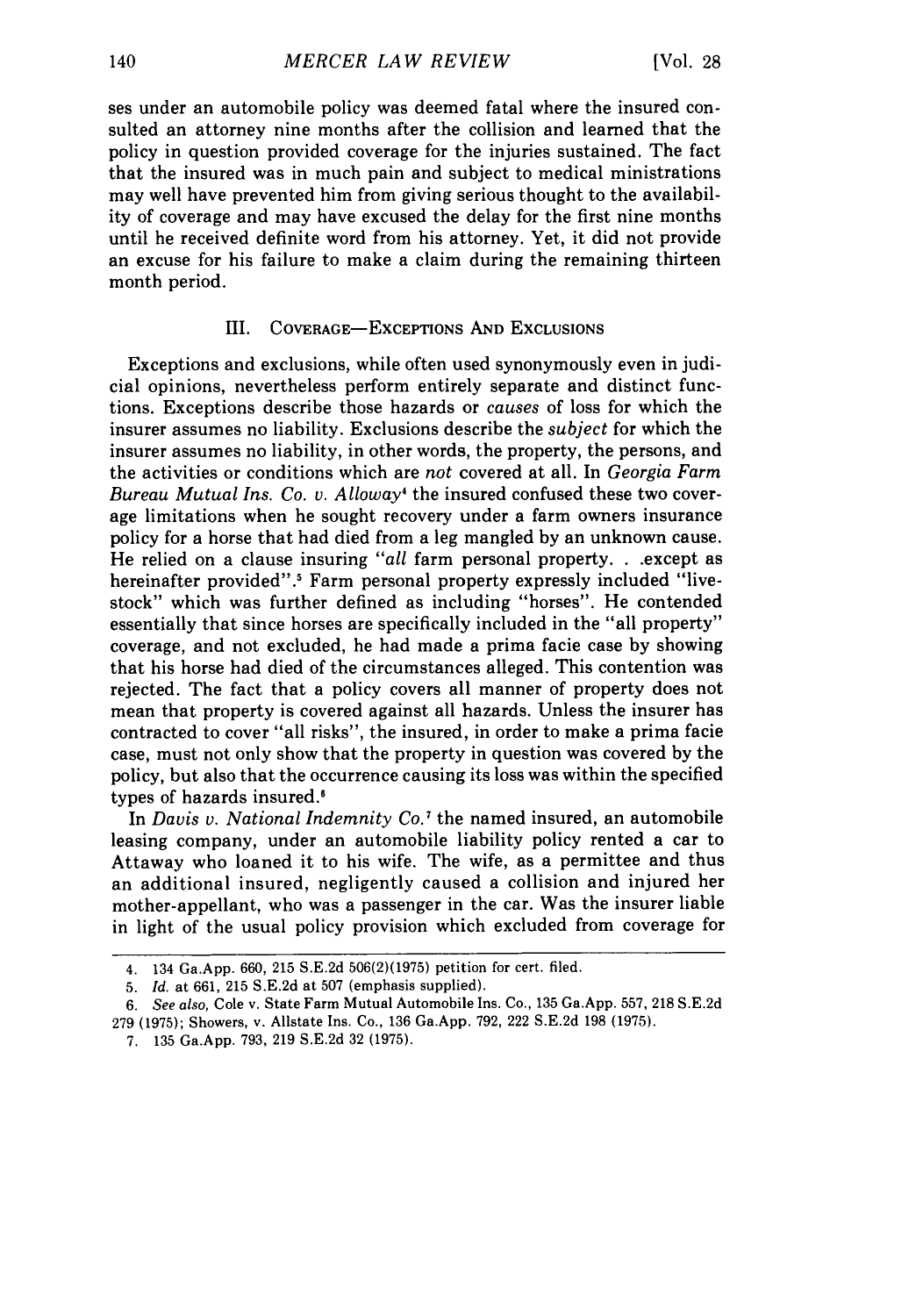personal injury or property damage "(1) the spouse or any *parent,* son, or daughter of the insured, or (2) the named insured. **.** ."?s The insurer contended that the exclusion precluded liability to *any* parent of *any* person insured under the policy either as a named insured or an additional omnibus insured. The court found that this language did not exclude the appellant from being able to seek recovery. It based its holding on the new prevalent "severability of interests" clause which has been standardized to read as follows: "The term 'the insured' is used *severally and not collectively,* but the inclusion herein of more than one insured shall not operate to increase the limits of the company's liability." This clause was inserted to make certain that the named insureds and the omnibus or additional insureds are to be treated separately, and that exclusions or other coverage limitations should apply only to the *particular* insureds seeking coverage.<sup>10</sup> Consequently, the appellant may proceed against the insurer, because although she was a "parent" of Mrs. Attaway, she was not one of Mr. Attaway's parents, therefore the exclusion clause did not operate as to her.

#### IV. **DEATH** By **ACCIDENTAL** MEANS

Reading a case like *Interstate Life & Accident Ins. Co. v. Upshaw"* one is tempted to conclude that any attempt to recover for death caused by *accidental means,* described by one author as the most litigation-prone language found in insurance policies,<sup>12</sup> is little more than a quixotic venture.

The cestui, under an accidental death policy involving a princely premium of no less than forty (40) cents weekly, died in 1968. After eight years and two appearances before the court of appeals, the claim is still in limbo because the beneficiary has applied for certiorari from an adverse ruling.

The policy contained the usual language requiring that the bodily injuries resulting in death must have been effected *"solely* through violent, external and *accidental means",* that such bodily injuries must have caused death *"directly and independently of all other causes"'3* and that no idemnity was to be payable for death resulting *"directly or indirectly from bodily or mental infirmity or disease in any form..*

<sup>8.</sup> *Id.* at 794, 219 S.E.2d at 33 (emphasis supplied).

<sup>9.</sup> *Id.* at 795, 219 S.E.2d at 34 (emphasis supplied).

<sup>10.</sup> The "severability" clause or "severability of interests" clause has not always fared so well in other jurisdictions. *See,* e.g., Fuchs v. Cheeley, 285 Minn. 356, 173 N.W.2d 358 (1969). 11. 134 Ga.App. 394, 214 S.E.2d 675 (1975) petition for cert. filed.

<sup>12.</sup> E. PATTERSON, **ESSENTIALS** OF **INSURANCE** LAW 243 (2d ed. 1957).

<sup>13.</sup> Some policies substitute language to the effect that death must be caused "solely and exclusively" by accident. This variation has not produced differences in construction. See Beneficial Standard Life Ins. Co. v. Usalavage, **136** Ga.App. **328, 332,** 221 S.E.2d 457, 460 (1975).

<sup>14. 134</sup> Ga.App. at 395, 214 S.E.2d at 676 (emphasis in original).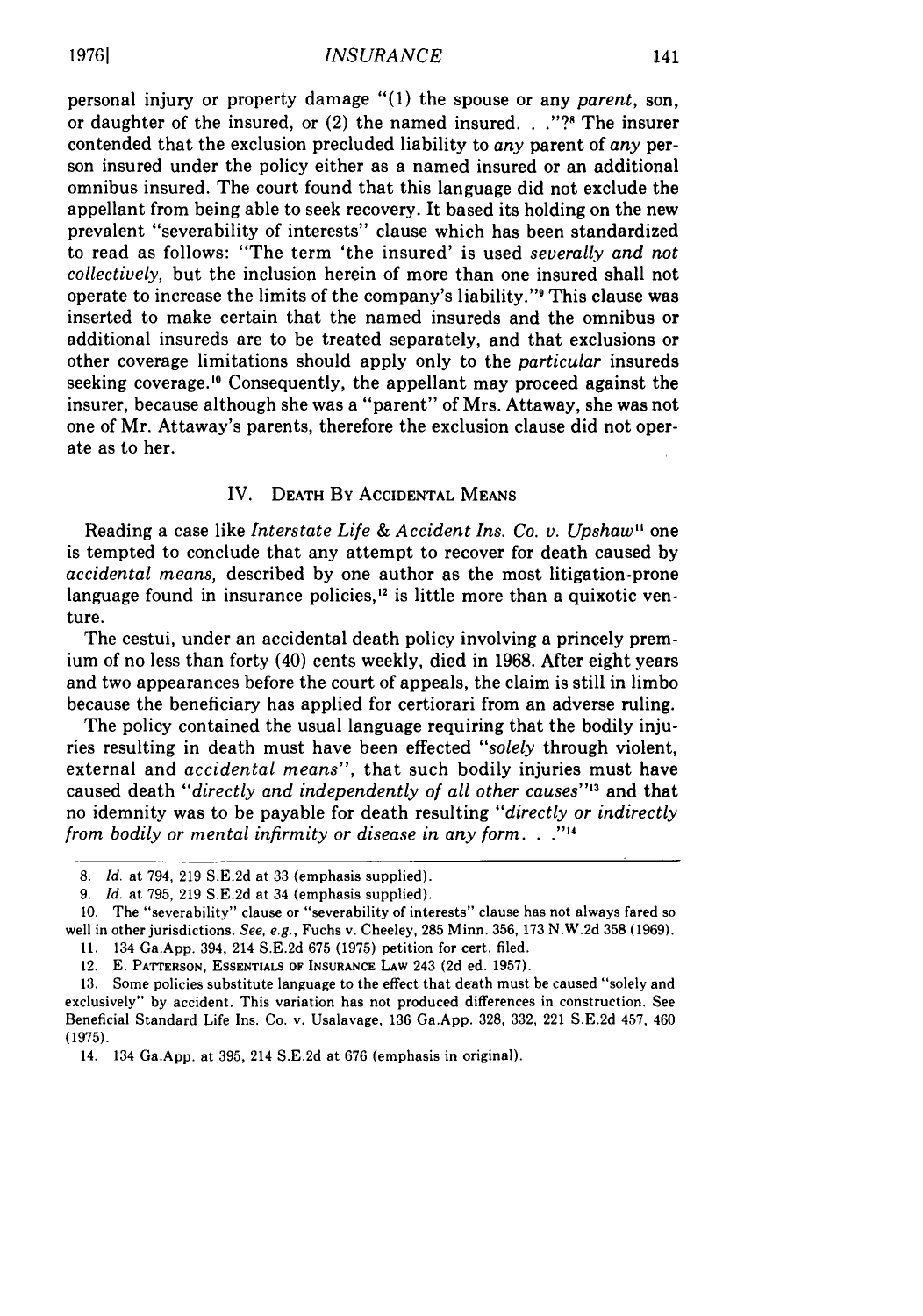Eye witnesses saw the deceased fall from a log truck to the ground, a distance of about eight feet. The autopsy revealed a slight bruise on the forehead and a coronary embolism caused by a dislodged thrombus which had been in the artery for probably three or four years. The evidence was in dispute as to whether the fall was caused by the coronary embolism or was accidental. There was also a dispute as to whether the fall, if accidental, could have dislodged the thrombus and thus caused the embolism. In holding that the insurer should have been granted a motion for judgment notwithstanding the verdict, the court of appeals acted on two premises: *First,* the chronology of events (fall-embolism-death or embolism-falldeath) was irrelevant, because, if an established arterial disease or infirmity either contributed to the fall or was itself activated or aggravated by the fall, the resulting death cannot be described as brought about solely, directly and independently of other causes by accidental means. *Second,* the burden of proof was upon the claimant to show that death came within the terms of the policy. To meet such burden he would have had to establish not only that death was proximately caused by the accicental fall but also that it was not in any way connected with a physical infirmity or disease.

The same reasoning also doomed the beneficiary's claim in *Allstate Ins. Co. v. Holcombe'5* when the case made its second appearance before the court of appeals.'" In this case the evidence was in conflict as to whether an infarction of the small bowel, which ended in the death of the insured, was caused by an impact with an automobile steering column suffered in an accidental collision, or by arteriosclerosis, a condition from which the insured had been suffering for several years. The trial judge, presiding as a trier of fact without a jury, had found as a matter of fact that the injuries suffered in the collision had *contributed* to the infarction of the small bowel and to the insured's death and held for the beneficiary. The court of appeals reversed, reasoning that no less than a finding that death was *exclusively* caused by accident was necessary to sustain recovery.

It is suggested that such restrictively literal construction is completely at variance with the expectations created by accidental death policies or by "double indemnity" clauses in ordinary life policies; expectations which are carefully nurtured by insurers, who are aided in no small degree by the emotive content of the phrase "accidental death" and its evocative qualities. Surely, insurers cannot be heard to say that their true intent in marketing this coverage is to limit recoveries only to accidental deaths involving those few insureds who qualify as perfect specimens of the human race!

Aside from this, the above cases also seem to run counter to the rationale of *Hall v. General Accident Assurance Corp.'7* which states that:

<sup>15. 136</sup> Ga.App. 328, 221 S.E.2d 457 (1975).

<sup>16.</sup> *See* Pock, *Annual Survey of Georgia Law: Insurance,* 27 **MER.** L. REV. 121, 134 (1975).

<sup>17. 16</sup> Ga.App. 66, 85 S.E. 600 (1915).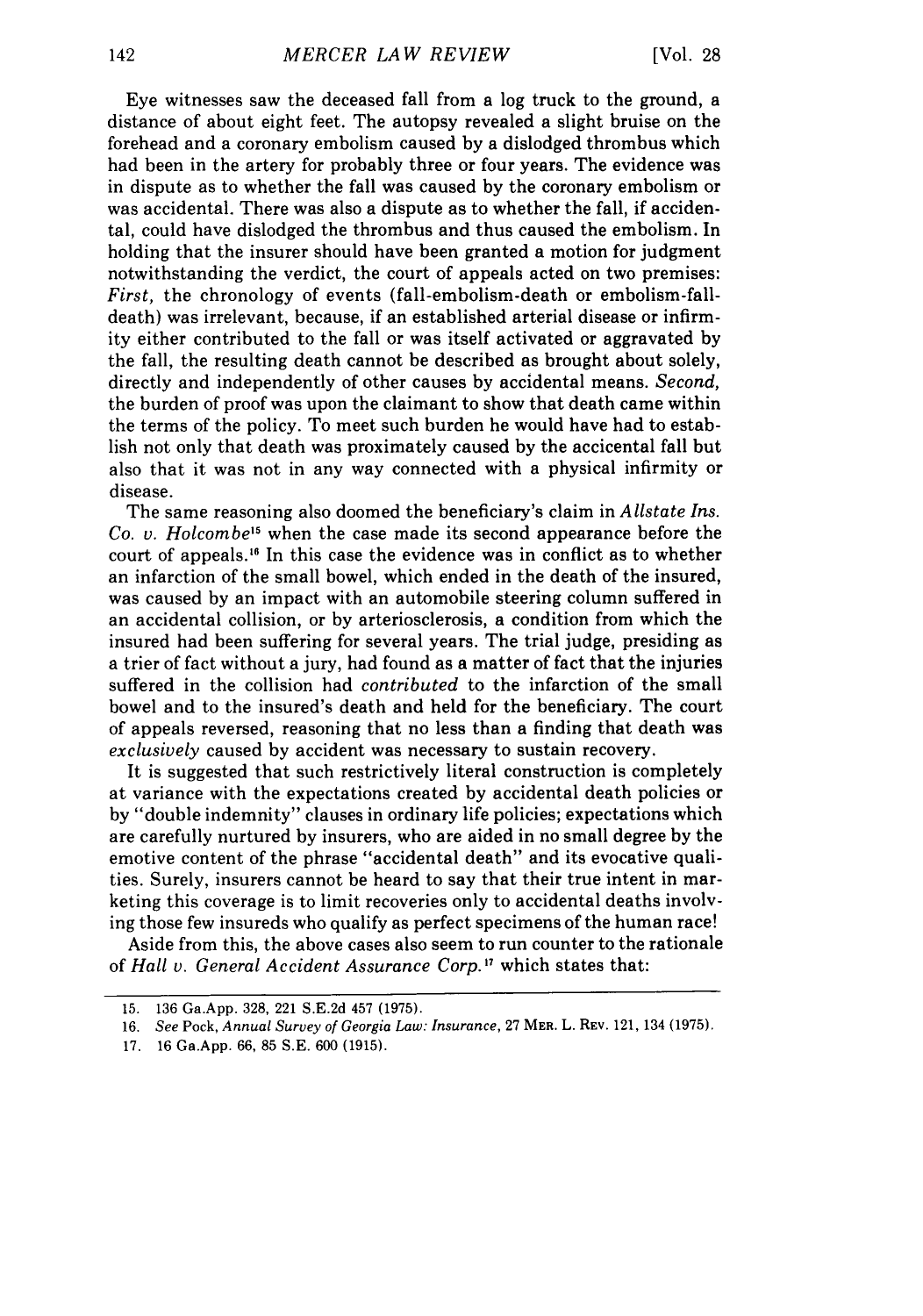#### *INSURANCE*

[I]f the injury, by aggravating the disease, accelerated the death of the assured, then it resulted "directly, independently and exclusively of all other causes." In other words, if death would not have occurred when it did *but for* the injury resulting from the accident, it was the direct, independent, and exclusive cause of death *at that time,* even though the death was hastened by the diseased condition."

This indicates that the trier of fact may predicate recovery upon a finding that the accident was the efficient, dominant and proximate cause of death if it accelerated death from a pre-existing condition and if death would not have occurred when it did but for the accident. A finding that the accident may have *contributed* to death, in the sense that a healthy person would not have succumbed to the injury affected by it, does not negate the conclusion that the accident was the proximate cause of death. <sup>9</sup>

# V. DEFINITIONS **AND CONSTRUCTION**

### *A. "Business Pursuits"*

Homeowners' policies, allowing for minor variations in language, typically exclude coverage for "activities in connection with a business **....** except such acts as are ordinarily incident to non-business pursuits or activities. . **. ."** *Nationwide Mutual Fire Ins. Co. v. Collins °* held that an insured acting as a babysitter for two small children by caring for them and feeding them in her own home under a more or less continuing arrangement which paid her five dollars per day was not engaged in a business pursuit and was thus covered when one of the children burned her hand on a hot floor furnace grill. The insured had never offered or advertised nursery services, was not licensed to do so, and had only cared for the two children involved. She was babysitting for pin money, which is hardly a commercial business. Even if it were assumed, *arguendo,* that the insured's services amounted to a business activity within the exclusionary clause of the policy, she would still be covered under the above quoted language, because maintenance of a floor furnace in her home to provide heat for herself and her family was certainly an activity "ordinarily incident to a non-business pursuit".

# *B. "Household"*

The phrase "resident of the same household" and its variants, whether appearing in the extended coverage provisions mandated by the Uninsured

<sup>18.</sup> *Id.*

<sup>19.</sup> The insurer seems to have a more persuasive case if it can rely upon an additional buttressing clause negating liability **.** where death results "directly or indirectly from bodily or mental infirmity. **...** See Interstate Life & Accident Ins. Co. v. Upshaw, 134 Ga.App. 394, 214 S.E.2d 675 (1975) petition for cert. filed.

<sup>20. 136</sup> Ga.App. 671, 222 S.E.2d 828 (1975) petition for cert. filed.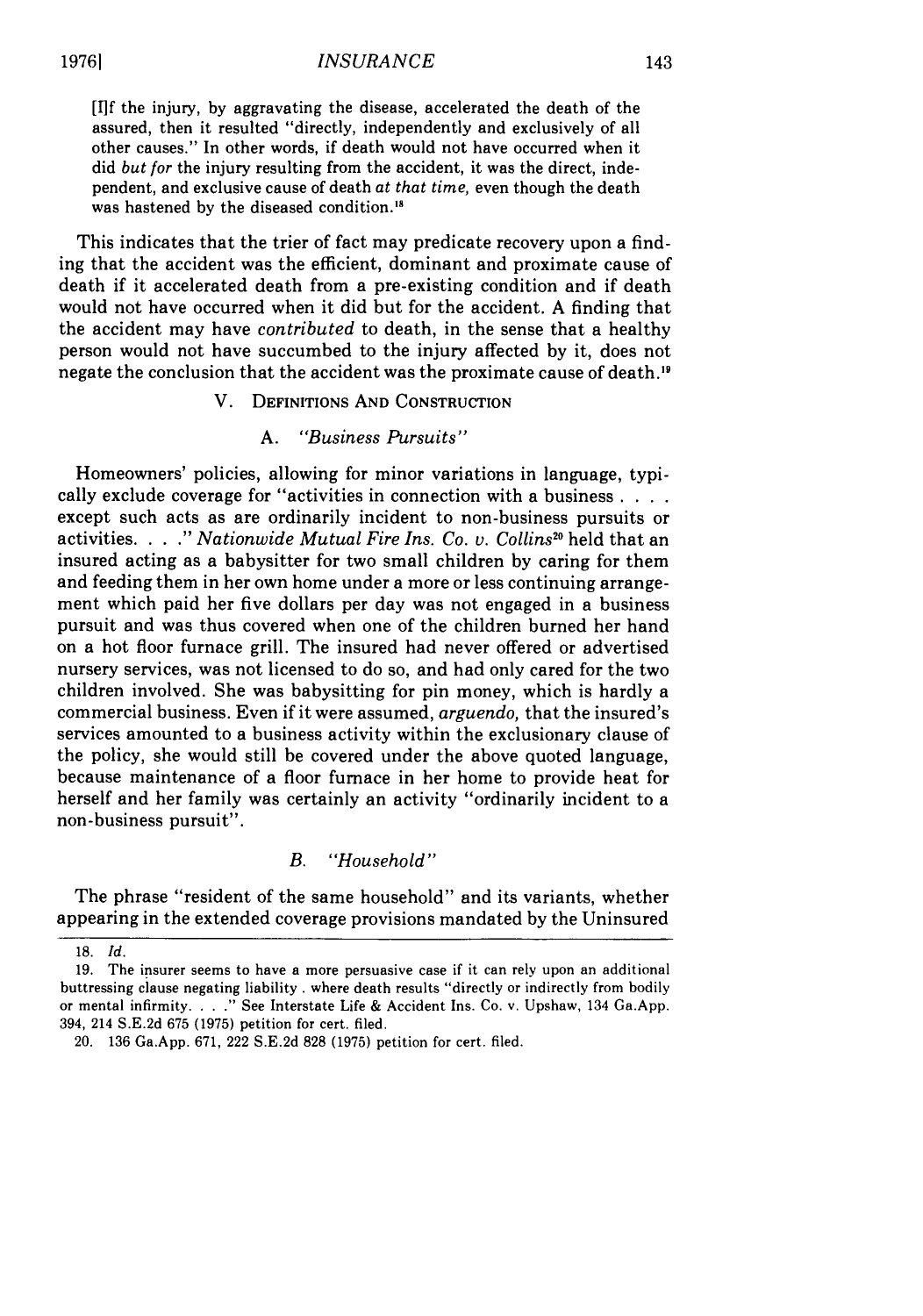Motorist Statute,<sup>21</sup> the Omnibus clause or surfacing in other parts of the automobile policy, continues to elude precise delineation. There is no dearth of judicial gloss, yet each interpretive decision appears causistic, limited to the particular permutation of facts *sub judice* and provides at best only rough guidelines of minimal precedent value in other situations. *Cotton States Mutual Ins. Co. v. McEachern<sup>22</sup>* is a case in point. The son and daughter-in-law of the named insured moved into a home about a mile and a half from the father's house after they had made their marital residence with the father for nearly a year. They continued to eat most of their meals at the father's house and to receive substantial financial support. The court held that a separate household had been established. While financial support, or independence therefrom, may be an important factor in determining whether relatives residing under the same roof have established separate households under a different head or management, financial support to relatives living in a different home does not extend the curtilage of the benefactor to that second home.

# *C. "Replacement Automobile"*

The definition of "owned automobile" in liability policies typically embraces not only the described insured vehicle but also (1) an automobile acquired to *replace* the owned automobile and (2) an automobile acquired *in addition* to the owned automobile. In the latter case, however, coverage is extended only for a limited period of time in order to afford the insured an opportunity to obtain additional insurance, but only if all other vehicles owned by the insured are covered by the same insurer.

In *Greene v. Commercial Union Ins. Co.13* the insured's Chevrolet broke down and had to be placed in a garage for extensive repairs. Two weeks after parting with her car the insured bought a Dodge for her own use which was totally destroyed four days later. After a "down time" of about four months her Chevrolet was eventually restored to service. Did her Dodge "replace" the Chevrolet under the terms of policy? The court held that it did not. Replacement means a permanent progression by which the insured parts with one vehicle and elects to put another in its place. A substitute automobile owned and used by the insured while the insured vehicle is being stored or repaired cannot qualify as a *replacement* so long as *ownership* of the insured vehicle is being retained. On a parity of reasoning, a mere intention to sell the insured vehicle after it is repaired and thus eventually to use the newly acquired second vehicle as a replacement also does not qualify as a present replacement.<sup>24</sup>

24. Note that the insured could not take advantage of the coverage extended for a newly acquired *additional* automobile because her third car, put at the disposal of her son, was

<sup>21.</sup> **GA. CODE** ANN. §56-407.1 (1971).

<sup>22.</sup> **135** Ga.App. **628, 218 S.E.2d** 645 **(1975).**

**<sup>23. 136</sup>** Ga.App. 346, 221 **S.E.2d** 479 **(1975).**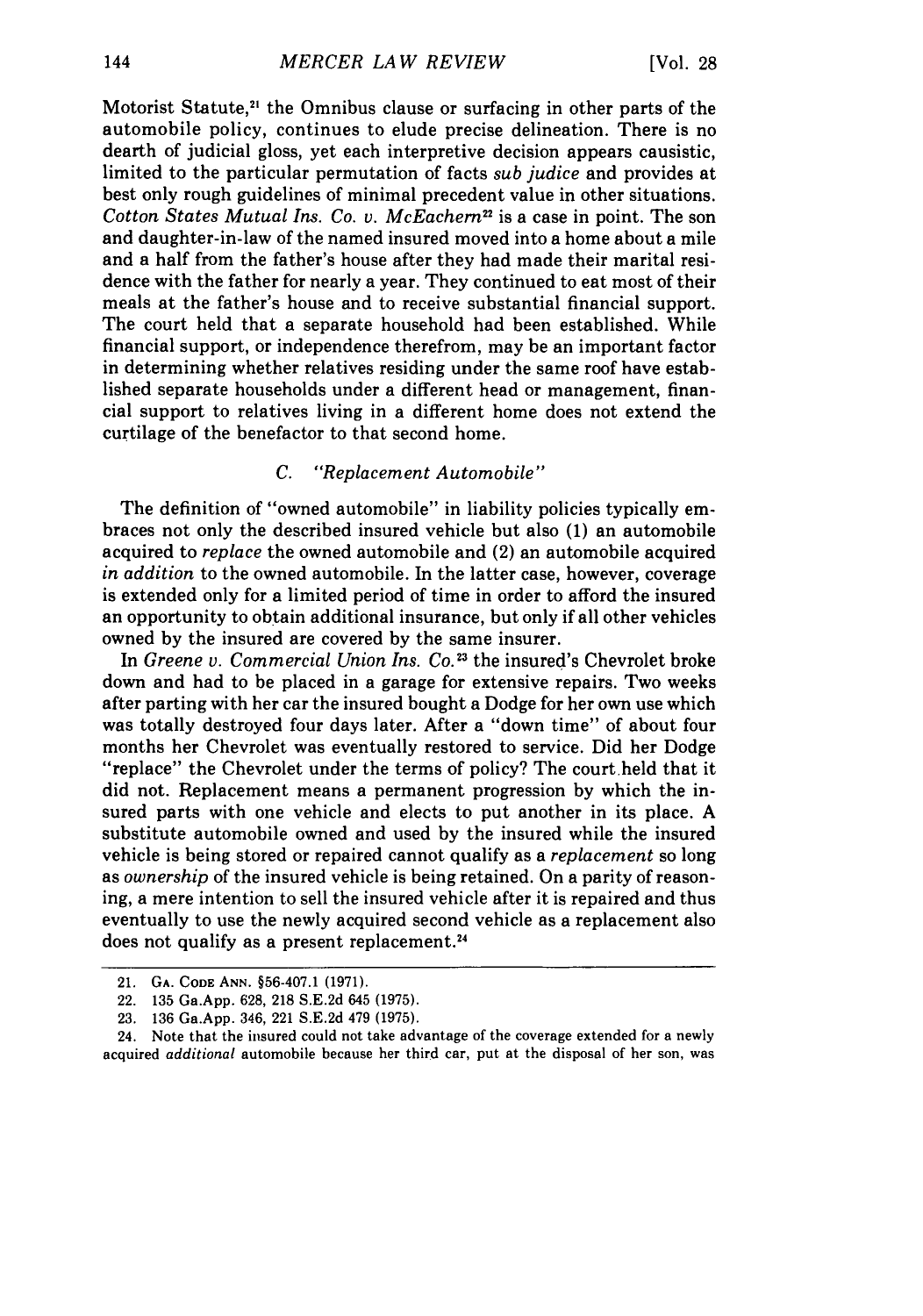### *D. "Temporary Substitute Automobile"*

The term "owned automobile", used in standard liability policies, encompasses "temporary substitute automobile", which is further defined as "any private passenger, farm or utility automobile *not owned by the named insured,* while temporarily used as a substitute for the owned automobile when it is withdrawn from normal use because of its breakdown, repair, servicing, loss or destruction. ...."

If I buy a truck in my own name, insure it in my own name, and receive a policy which lists me prominently as the only "Named Insured" in its declarations, may I not assume that my wife's car which is lent to me while repair work is being done on my truck qualifies as a temporary substitute automobile? *Cotton States Mutual Ins. Co.* v. *Bowden2t* holds that I may not. Although the declarations mention only my name and my address next to the words "Named Insured" printed in large letters, I am also informed in very small letters in the body of the policy that the term "Named Insured" means the individual named in the declarations and also his *spouse,* if a resident of the same household. By this legerdemain the borrowed car which I do not own is transmogrified into an owned automobile, owned by a named insured and thus excluded from coverage.

"'When *I* use a word', Humpty Dumpty said, in rather a scornful tone, 'it means just what I choose it to mean-neither more nor less.' "26 These words come whimsically to mind when one peruses a policy in which the insurer has succeeded-with the court's imprimatur-to define an "owned" automobile as an "unowned" automobile, and an "unnamed" insured as a "named insured". It seems somehow unsatisfactory to say, as did the court, that a careful reading of the definition discloses no ambiguity and hence provides no basis for applying *Contra Proferentem.*

As Justice Evans points out in his trenchant dissent the majority opinion also ignored the following policy language: ". **.** . provided, however, that a private passenger **. . .** automobile owned by a relative shall not be a *temporary substitute automobile except as to actual operation by the named insured....*"<sup>27</sup> Being more specific, this language should govern and restrict the more general definition of temporary substitute automobile. Even perceived as equally general this language would at least create an ambiguity justifying *Contra Proferentem.*

insured with a different company. Nor could she claim that the Dodge was a temporary substitute automobile, because coverage for substitute automobiles is restricted to vehicles that are *not owned* by the insured.

<sup>25. 136</sup> Ga.App. 499, 221 S.E.2d 832(1975) petition for cert. filed.

<sup>26.</sup> L. CARROLL, THROUGH THE LOOKING GLAss, Chapter VI.

**<sup>27.</sup>** 136 Ga.App. 499, 501, 221 S.E.2d 832, 834 **(1975).**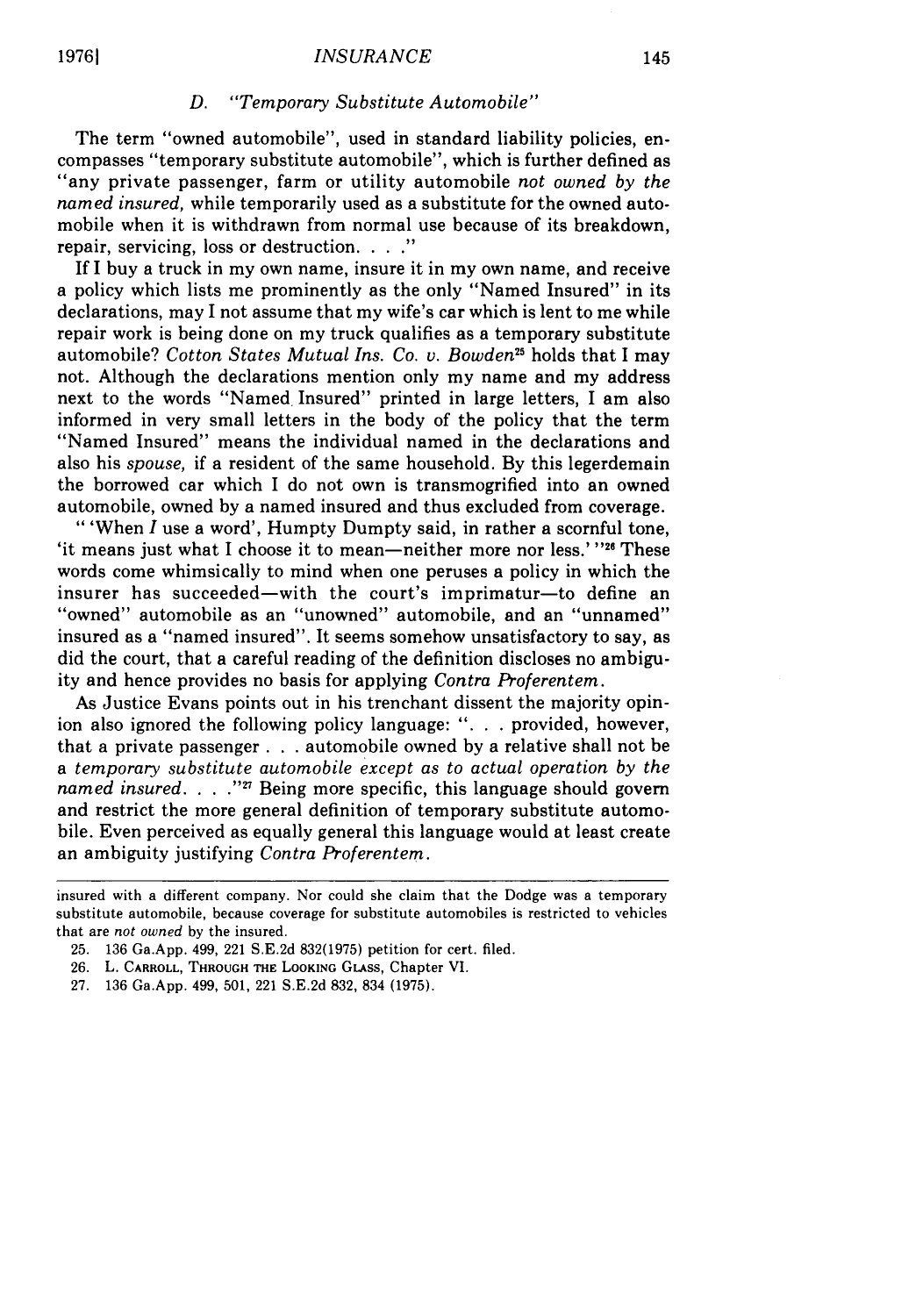#### VI. **GROUP INSURANCE**

In *Provident Life & Accident Ins. Co. v. Wiles<sup>28</sup> the decedent was insured* under an employee group life and health insurance policy which provided that he became eligible on "the date the employee completes three months of activie service with the group policy holder. . . **"** and that his insurance would terminate on "the date the employee's active employment. **. .is** terminated, except that employees may be considered as remaining in active employment . . . during temporary lay-off or leave of absence . . . but not for a longer period than three months. . . . "<sup>29</sup> Later he was discharged and rehired within three months. Upon his re-employment he completed a new insurance enrollment form just as if he were a new employee. Less than two months after his re-employment he died. It was held, perhaps somewhat harshly, that he was not covered under the original policy. His discharge described as "permanent" in a deposition by his employer's vice president did not become a "temporary" lay-off just because he was actually removed from the payroll for a very brief period. Discharge and lay-off, as used in the policy, are thus construed as words of art. Whether one is discharged or only laid off is determined by the intent accompanying the separation and not by its duration or other subsequent events.

#### VII. INSURERS' **LIABILITY FOR JUDGMENTS IN EXCESS** OF **POLICY LIMITS**

Georgia follows the usual "equal thought" test which requires that in order to avoid liability to its insured the insurer must accord his insured the same faithful consideration it gives to its own interest in determining whether to effect a settlement within policy limits or defending the action to its denouement and risking a judgment in excess of the policy limits. <sup>30</sup>

*Nationwide Mutual Ins. Co. v. Turner3'* reiterates that this duty to use ordinary care and good faith in the administration of claims arises out of contract and particularly out of the duty to defend suits against the insured. There is no privity of contract and hence no fiduciary relationship between insurers and persons injured by their policy holders nor between insurers and persons who injure their policy holders. The fact that the Uninsured Motorist Act allows insurers to file defensive pleadings in suits against known or unknown uninsured motorists does not transmute such motorists into *insureds* to whom any fiduciary duty is owed.

It is submitted that this decision is formalistic but not fair. Instead of

<sup>28. 134</sup> Ga.App. 490, 215 S.E.2d 27 (1975).

<sup>29.</sup> *Id.* at 490, 215 S.E.2d at 28.

<sup>30.</sup> This test, couched in language of disarming simplicity, must have completed the rout of many a juror who reflected that the interests of the insured and the insurer are really incompatible.

<sup>31. 135</sup> Ga.App. **551,** 218 S.E.2d 276 (1975) petition for cert. filed.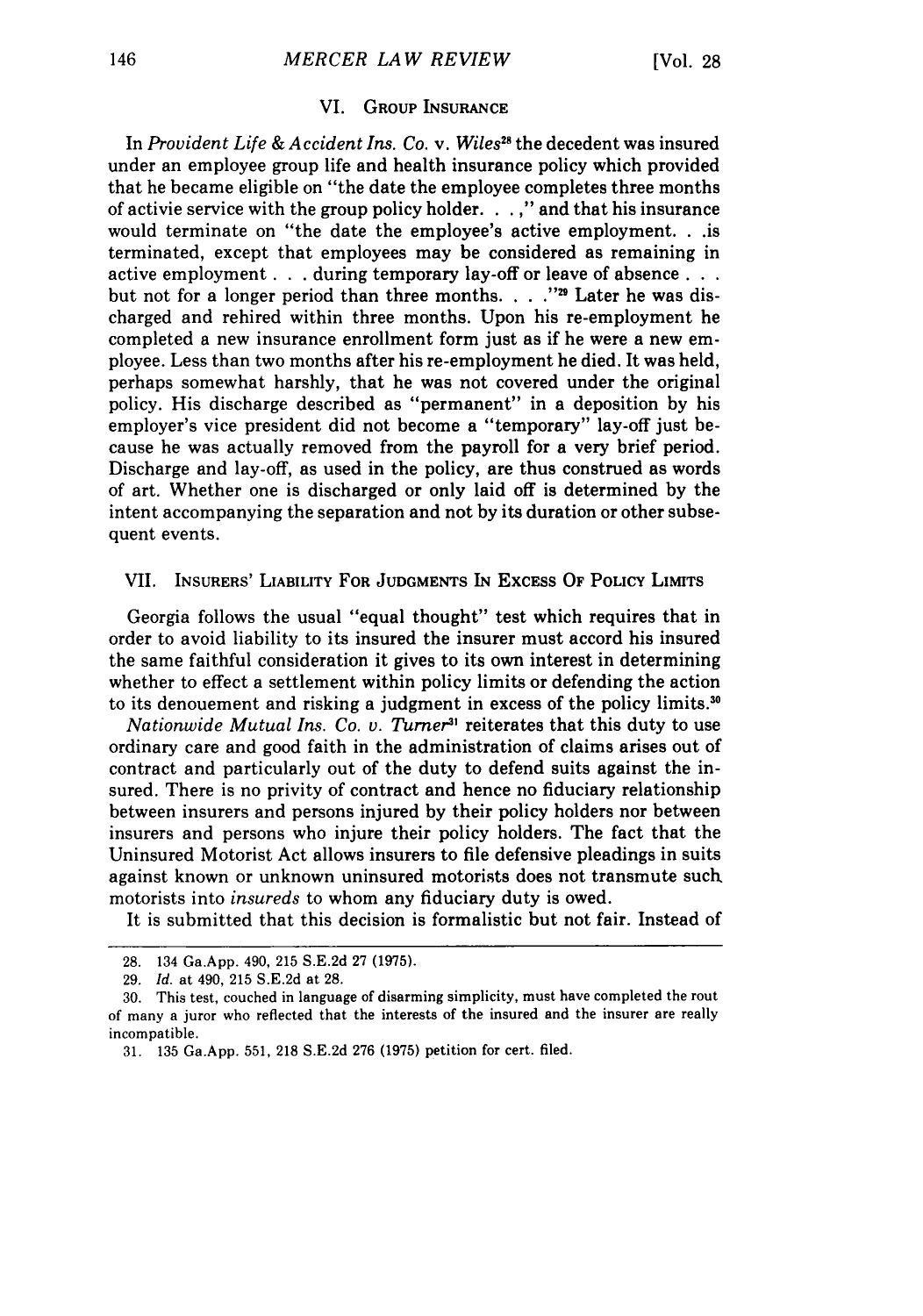basing the duty upon privity of contract it would be more satisfactory to base it upon the expanding notion in the law of torts that anyone who takes charge of a situation fraught with foreseeable dangers to others should be at least minimally careful to avert harm. Since the consequences of a judgment in excess of policy limits are both foreseeable and dire, it would not be too much to expect an insurer, who *de facto* orchestrates and perhaps even monopolizes the defense of a suit against a *known* uninsured motorist, to at least notify and consult with the dfendant whenever settlement within the policy becomes a distinct possibility. Liability or nonliability would thus be determined by the particular scenario and the total conduct of the insurer and not by *a priori* assumptions about technical privity.

#### VIII. **LIMITATION IN** POLiCY-TME **FOR** Surr

Property insurance policies typically contain "private" statutes of limitations requiring insureds to bring suits on a contract claim within 12 months of the occurrence of the incident giving rise to the claim. Other provisions allow the insurer a specified number of days in which to consider a claim before making payment. Thus the cause of action against the insurer does not arise and no suit is sustainable until expiration of such period. In spite of this hiatus, the plain meaning of the 12 months "time for suit" stipulation requires that the time be computed from the date the incident occurred, and not from the date of the delayed accrual of a technical cause of action under other provisions of the policy.<sup>32</sup>

# IX. **OMNIBUS CLAUSE-SCOPE** OF **PERMISSION**

Georgia has consistently rejected the "hell or high water" rule which holds that so long as permission to use an automobile is *initially* granted, the user or operator qualifies as an additional or omnibus insured even if he is in flagrant violation of the terms of his permission.<sup>33</sup> Two cases decided during the current survey period confirm that Georgia hews close to the midway house position on this point. In *Rosenbaum v. Dunn3* a U-Drive-It car rented from Hertz for one week in Florida was involved in a collision in Georgia about seven weeks past the agreed return date. It was held that the bailee-operator had converted the car to his own use and thus terminated the permission orginally granted for operation of the car. Termination of permission also terminated insurance coverage under Hertz's public liability policy.

**<sup>32.</sup>** Pennsylvania Millers Mutual Ins. Co. v. Thomas Milling Co., **137** Ga.App. 430, 224 S.E.2d **55(1976)** petition for cert. filed.

<sup>33.</sup> See, e.g., Odolecki v. Hartford Acc. & Indem. Co., 55 N.J. 542, 264 A.2d **38** (1970).

<sup>34.</sup> **136** Ga.App. 870, 222 S.E.2d **596 (1975)** petition for cert. filed.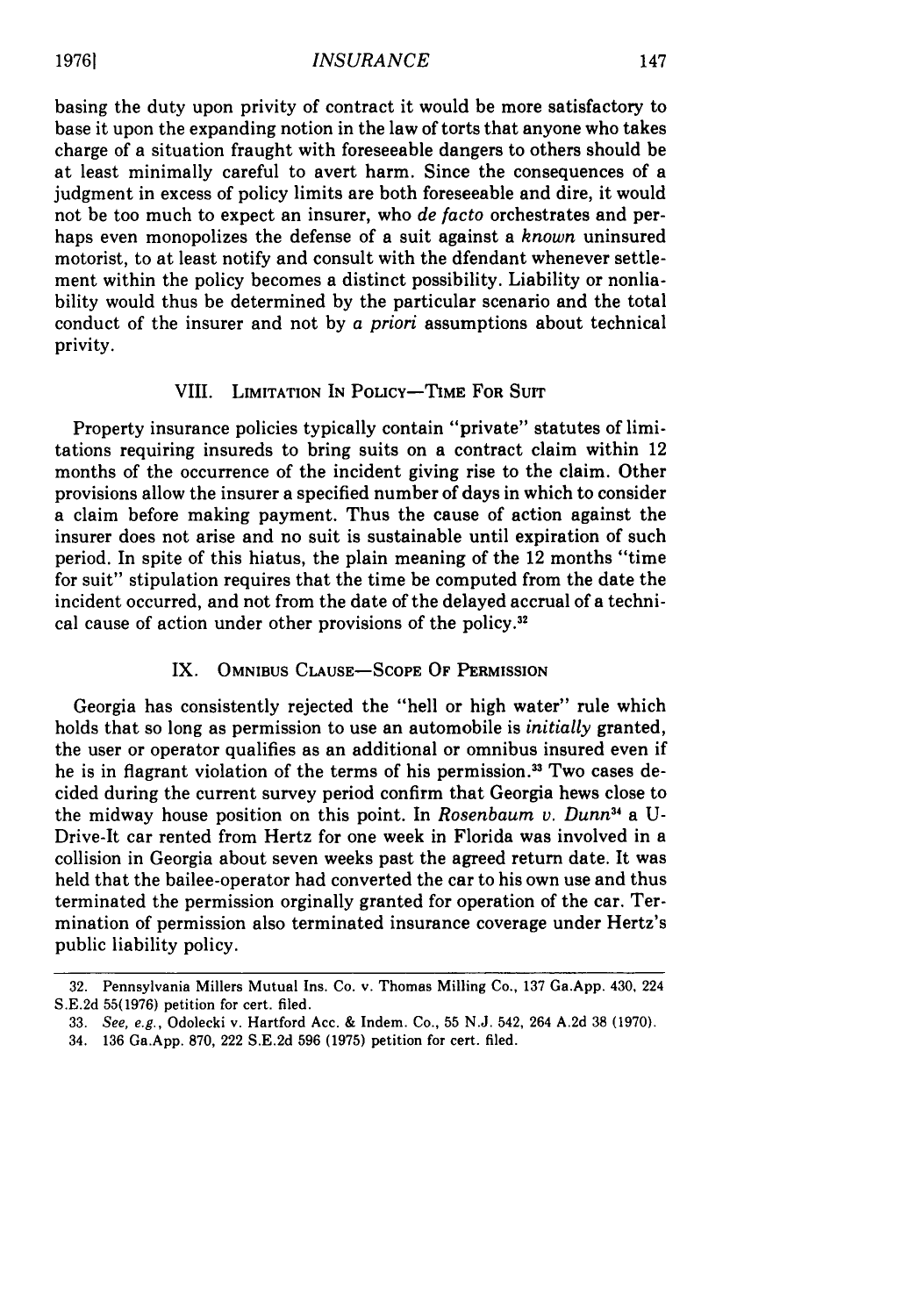In *Allstate Ins. Co. v. Martin5* the borrower of a car was allowed "to take Ginny home", which involved a distance of no more than a mile and a half. Asked how long the trip would take, the borrower replied "Not long at all. I will be right back". The lender left his home before the borrower returned with the car and instructed a friend to get the keys from the borrower. On his return the borrower refused to deliver the keys to the friend and took off on a second trip, which finally ended in a tragic accident an estimated 30 miles from the lender's home. It was held that the specific terms of the bailment delineated the scope of permission in regard to geography as well as time. The borrower ceased being a permittee upon embarking upon the second trip and was thus denuded of coverage.

# X. **SUBROGATION**

*Lindsey v. Samoluk<sup>38</sup>* reveals one of the more pernicious effects of subrogation. The insured's Porsche was involved in a collision with a Toyota. After negotiating unsuccessfully with the Toyota's owner and the owner's insurer for payment of damages for personal injuries, loss of wages and medical expenses as well as damages to his Porsche, "down time" while it was in the auto repair shop, and cost of a rental auto, the insured made a claim against his own insurer under his collision coverage for the amount of the repairs to his Porsche *only* in order to secure its release from the repair shop. He was paid \$1940, the cost of repairs minus the \$100 deductible and signed an agreement subrogating his insurer to all his claims for the loss *to the extent* of that payment. He then brought an action against the Toyota's owner for uncompensated property losses, such as depreciation and car rental, amounting to about \$2400.

The supreme court summarily rejected the argument, amply supported by authority in other jurisdictions, that such agreements, despite their broad sweep, subrogate the insurer only pro tanto to the rights of its insured and that the insured retains that part of the claim which is in excess of the payment received. The court held that the entire claim was assigned, which presumably means that any action upon it could only be brought by the insurer.

This conclusion appears as unfortunate as it is unnecessary. It pits the insured, who may be in necessitous circumstances and hence under pressure to secure funds immediately, against the insurer which, since legallyliable for only a part of the loss, may not be motivated to secure full compensation for its insured when suing upon the claim to which it is subrogated. One wonders why the tortfeasor and his insurer should benefit in this manner from an agreement between his victim and the victim's collision insurer, particularly in light of the fact that such an agreement is

<sup>35. 136</sup> Ga.App. 257, 220 S.E.2d 732 (1975) petition for cert. filed.

<sup>36. 236</sup> Ga. 171, 223 S.E.2d 147 (1976), reversing, 135 Ga.App. 852, 219 S.E.2d 464 (1975).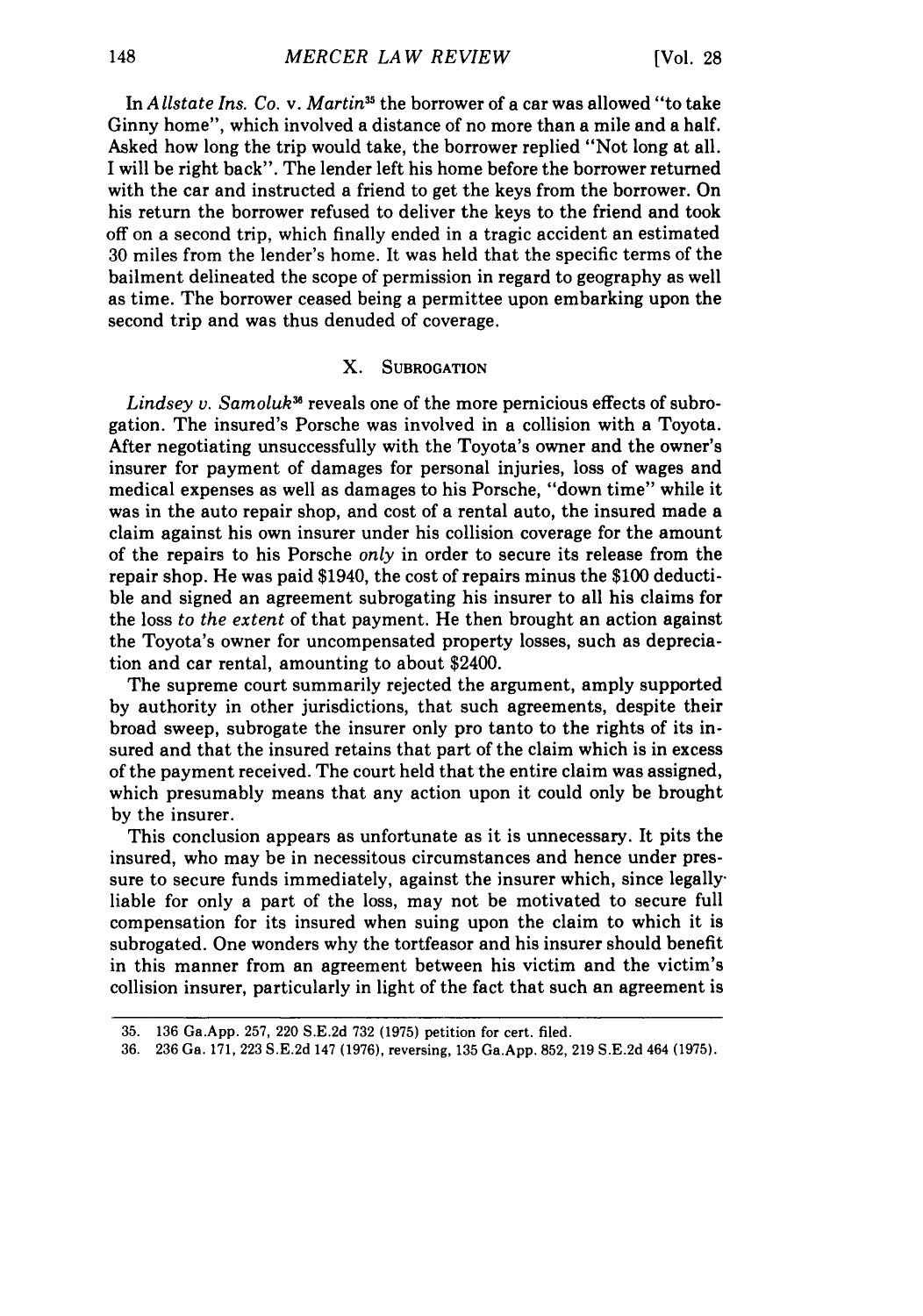hardly voluntary, since it is demanded by the insurer as a condition to making partial reimbursement for the loss. Since a judicial *volte face* is unlikely, the situation commends itself for legislative intervention. The General Assembly should pass a simple statute converting broad subrogation agreements, under whatever rubric, into partial or pro tanto subrogation whenever only part of a sustained loss is covered and paid for by the insurer, and, providing that the insured and the insurer, as owners of part of the claim, each have a cause of action and may sue upon it by joining the other part owner.

# XI. **THIRD** PARTY **RIGHTS**

In *Reeves v. Reeves"* a property settlement agreement requiring the husband-father to maintain certain life insurance policies and name his minor children as beneficiaries was incorporated in and made part of a final divorce decree. After the divorce the insured failed to name his children as beneficiaries. Upon his remarriage, the insured named his second wife beneficiary in breach of the agreement. It was held that the insured, by entering into the settlement agreement, had estopped himself from invoking the contractual privilege of changing the beneficiary under the policy as fully as if the designation of his minor children had been set forth in an irrevocable clause in the policy. The children thus acquired a vested interest in the proceeds of the insurance contracts as those contracts existed on the date of entry of the court decree.

#### XII. **UNINSURED MOTORIST ACT**

The Uninsured Motorist Act, as amended<sup>38</sup> remains a fertile source of litigation. *Londeau v. Davis39* held that the statutory right to enter defenses on behalf of and in the name of the uninsured defendant does not allow the insurer to control the litigation contrary to the ordinary right of a litigant to do so. Thus, an uninsured defendant may desire to "settle" by *confessing judgment* to an amount less than the amount sued for by authorizing his own attorney to file a pleading admitting negligence. In the absence of any evidence of fraud or improper concert of action on the part of plaintiff or defendant, or both, the insurer is bound by such admission. The statutory authorization to "file pleadings, and take other action allowable by law in the name of the known. . . operator"<sup>40</sup> does not allow the insurer to file a denial of liability contrary to the wishes and desires of the defendant which are legally expressed by pleadings in court.

**19761**

<sup>37.</sup> **236** Ga. **209, 223** S.E.2d 147 **(1976).**

**<sup>38.</sup>** GA.CODE **ANN.** § 56-407 (1971).

**<sup>39. 136</sup>** Ga.App. **25,** 220 S.E.2d 43 **(1975).**

<sup>40.</sup> GA.CODE **ANN.** § 56-407.1(d) **(1971).**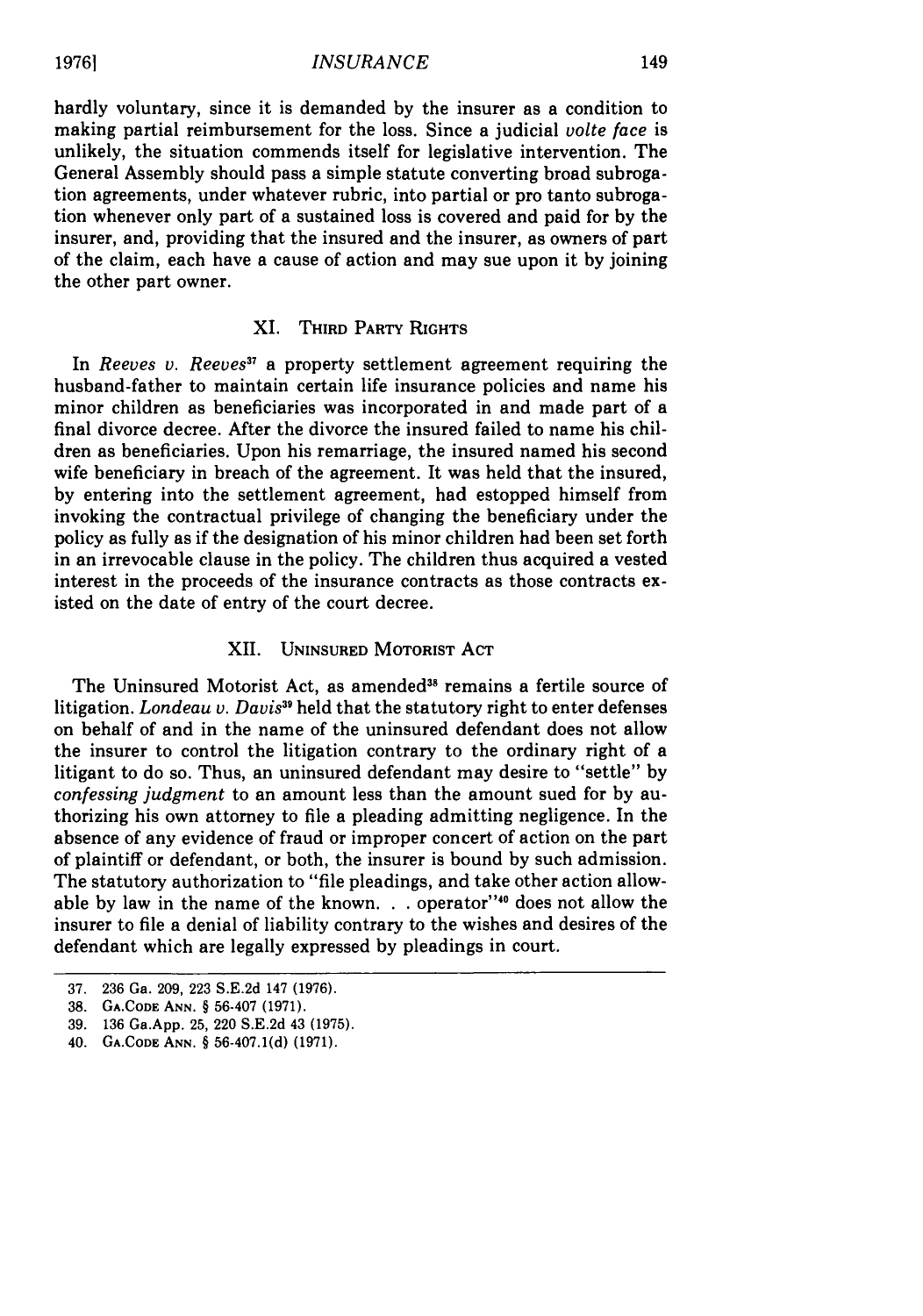In *Wilkinson v. Vigilant Ins. Co.*<sup>41</sup> the supreme court held that the statutory requirement that liability insurance policies shall contain "provisions undertaking to pay the insured all sums which he shall be *legally entitled to recover* as damages from the owner or operator of an uninsured motor vehicle"<sup>42</sup> did not necessarily mean that the injured party must in each case reduce his claim to judgment in order to establish the amount he is legally entitled to recover. A judgment against the uninsured may be dispensed with in order to carry out the intent and purpose of the statute, which is to adjudicate the liability of the insured *under the contract of insurance* whether the uninsured motorist be known or unknown. Where an uninsured motorist files a bankruptcy petition and is discharged by the referee in bankruptcy during the pendency of a law suit for damages growing out of a collision, the discharge may bar liability by the uninsured motorist but does not allow the uninsured motorist insurance carrier to escape liability under its contract. In such a case, since no liability can attach to the *known* uninsured, the action must be allowed to proceed as though it were a John Doe action enabling the insured to establish "all sums which he shall be legally entitled to recover as damages" caused by the uninsured motorist.<sup>43</sup>

*Spence v. State Farm Mutual Automobile Ins. Co."* serves as a reminder that uninsured motorist coverage may apply even where the "other" vehicle involved in the collision is to some extent insured. The Act defines an uninsured motor vehicle in pertinent part as follows: ". **.** . as to which there is no **. .** .liability insurance **. . .** or as to which there is **. .** .liability insurance with limits less than the amounts specified (in the Uninsured Motorist Act), but it will be considered uninsured only for that amount between the limit carried and the limit *required* . **.** . **."'I** The Act requires the insurer to issue either a \$10,000/20,000 uninsured motorist coverage or a "deluxe" package for no less than \$25,000/50,000 at the option of the insured. The amount for which a given vehicle is deemed uninsured is determined by the difference between the liability insurance carried and the actual amount of uninsured motorist coverage which the insured has elected to purchase and which the insurer was required to furnish rather than lower amount which the insured might have elected as his option. Thus if an owner of a vehicle carrying \$10,000 liability insurance negligently causes collision with an owner of a vehicle carrying \$25,000 uninsured motorist insurance, the amount for which the first vehicle is deemed uninsured is \$15,000.

Two cases dealt with the statute of limitations applicable under the Act.

<sup>41. 236</sup> Ga. 456, 224 S.E.2d 167 (1976).

<sup>42.</sup> **GA.** CODE **ANN.** §56-407.1(a) (1971) (emphasis supplied).

<sup>43.</sup> This decision has been codified by the 1976 General Assembly. *See,* Ga. Laws, 1976, p. 1195 amending **GA.CODE ANN.** § 56-407A(a) (1971).

<sup>44. 136</sup> Ga. App. 436, 221 S.E.2d 643 (1975) petition for cert. filed.

<sup>45.</sup> *Id.* at 437, 221 S.E.2d at 644.